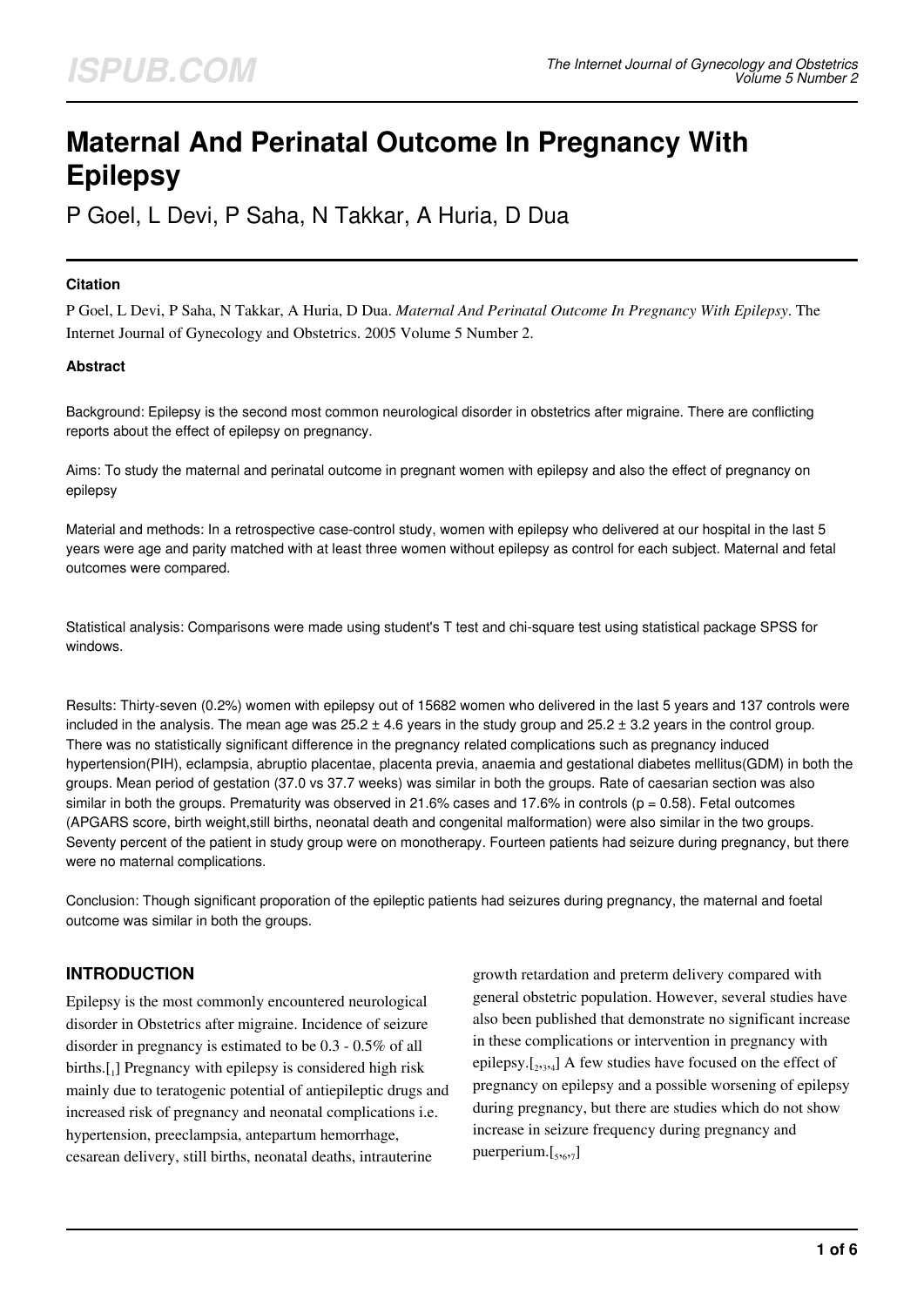The aim of this study was to determine the obstetric and neonatal outcome in epileptic women with pregnancy and the effect of pregnancy on epilepsy in a tertiary care referral hospital and to compare the outcome with women with no epilepsy who delivered in the same institute during the same time period.

# **MATERIALS AND METHODS**

A retrospective analysis was done of the records of all women with epilepsy who delivered at our hospital from January 1, 2000 to December 31, 2004 (n=37, study group). For each case three to four of age and parity matched healthy gravidas delivering at the same time were taken as controls (n=136,control group). Details of type, duration, frequency of seizures and drugs used for epilepsy were studied. Obstetric and neonatal outcome were compared in the two groups to know the effect of epilepsy on pregnancy. The following definitions were used:

Small for gestational age: All neonates with weight less than 1 standard deviation from the mean birth weight for the gestational age.

Low birth weight babies: Neonates with birth weight less than 2.5 kgs.

Statistical analysis was done using student t-test and chi square test. The statistical package SISS was used for analysis.

# **RESULTS**

Total of 15682 deliveries took place in the study period (January 1, 2000 to December 31, 2004) of which 37 women had epilepsy complicating pregnancy (0.23%).

# Demographic profile (Table 1)

There was no statistical significant difference between the two groups in number of living issues, parity and abortions. Mean age was similar in two groups (25.2 4.6 years and 25.2 3.2 years) in study and control group respectively. Infertility was reported in two patients in the study group but none among the control group (p=0.006).

# **Figure 1**

Table 1: Demographic profile of pregnant women with epilepsy (n=37) and control women (n=136)

|                               |                | Study group (n=37) |      | Control group (n=136)    |                          | P<br>value          |
|-------------------------------|----------------|--------------------|------|--------------------------|--------------------------|---------------------|
| Age (years)<br>$Mean \pm S.D$ |                | $25.2 \pm 4.6$     |      | $25.27 \pm 3.2$          |                          | .976                |
|                               |                | N                  | %    | N                        | ℁                        |                     |
| Infertility                   |                | 02                 | 5.4  | Û                        | 0                        | .006                |
| GRAVIDA                       | $\overline{1}$ | 11                 | 29.7 | 55                       | 40.4                     | NS<br>(.15)         |
|                               | 2              | 18                 | 48.6 | 48                       | 35.3                     |                     |
|                               |                | 06                 | 16.2 | 31                       | 22.8                     |                     |
|                               | 4              | 01                 | 2.7  | 02                       | 1.5                      |                     |
|                               | 5              | 01                 | 2.7  | $\overline{\phantom{a}}$ | $\overline{\phantom{a}}$ |                     |
| PARITY                        | ō              | 16                 | 43.2 | 59                       | 43.4                     | <b>NS</b><br>(.92)  |
|                               | 1              | 19                 | 51.4 | 68                       | 50.0                     |                     |
|                               | $\overline{2}$ | 02                 | 5.4  | 09                       | 6.6                      |                     |
| LIVING                        | $\overline{0}$ | 21                 | 56.8 | 66                       | 48.5                     | <b>NS</b><br>(.197) |
|                               | 1              | 14                 | 37   | 68                       | 50                       |                     |
|                               | $\overline{2}$ | 02                 | 5.4  | 02                       | 1.5                      |                     |
| <b>ABORTION</b>               | 0              | 26                 | 70.3 | 111                      | 81.6                     | NS (.1)             |
|                               |                | 10                 | 27.0 | 23                       | 16.9                     |                     |
|                               | $\overline{2}$ | ۰                  |      | 02                       | 1.5                      |                     |

### Disease characteristic (Table II)

Out of 37 patients no details about the disease was available in three cases so these cases have been excluded from this analysis. twenty-three patients had generalized tonic clonic seizures, two had focal seizure and in nine patients nature of seizure was not mentioned in the records. duration of epilepsy was less than 10 years in 25 patients and 11 to 15 years in four patients and more than 15 years in five patients.

# **Figure 2**

Table 2: Epilepsy type, antiepileptic drugs and seizure frequency  $(n = 34)$ 

| Type:                | Generalized tonic clonic<br>Focal<br>Details not available                                                                                                                                                         | 23<br>02<br>09                                |
|----------------------|--------------------------------------------------------------------------------------------------------------------------------------------------------------------------------------------------------------------|-----------------------------------------------|
|                      | Antiepileptic changes<br>Carbamazepine<br>Phenytoin<br>Phenobenbarbitone<br>Sodium valproate<br>Carbamazepine + Sodium valproate + Clonazepam<br>Ayurvedic medication<br>No treatment<br>firest trimester exposure | 15<br>05<br>02<br>02<br>0.1<br>02<br>07<br>24 |
| Duration of epilepsy | Years<br>$0 - 1$<br>$1 - 5$<br>$5 - 10$<br>$11 - 15$<br>>15                                                                                                                                                        | No<br>03<br>13<br>09<br>04<br>05              |
| 14                   | Seizure during pregnancy                                                                                                                                                                                           |                                               |
|                      | New onset<br>Epilepsy duration < 5 years<br>5 - 10 years<br>> 15 years                                                                                                                                             | 03<br>06<br>03<br>02                          |

Fourteen patients had seizure during pregnancy (41%) and out of these three patients had first onset of epilepsy during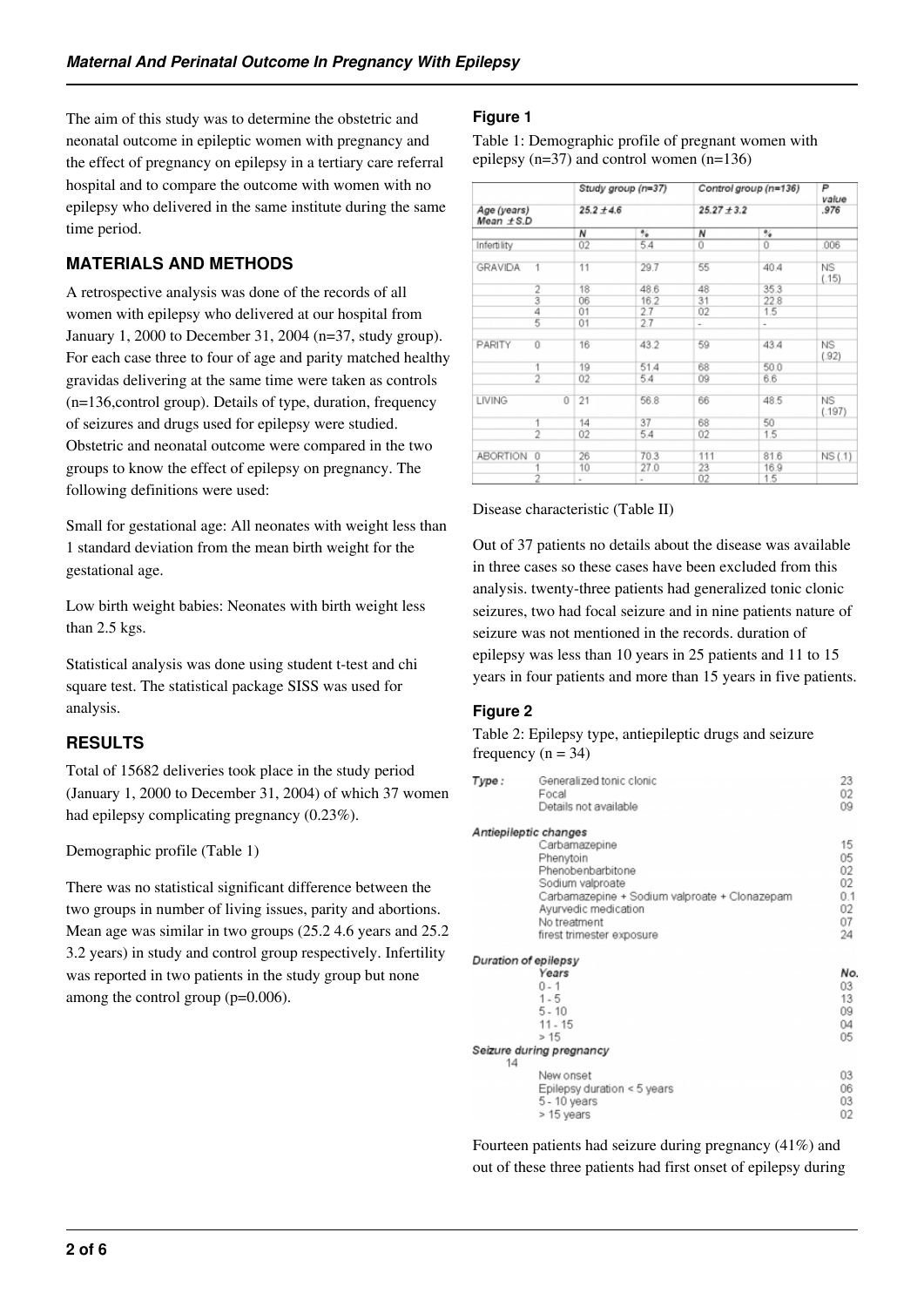pregnancy. Six patients with seizure during pregnancy had epilepsy of less than five years duration and most of the patients were not taking any anti-epileptic drug. Fifteen patients were on carbamazepine, five on phenytoin, two on phenobarbitone, two on sodium valproate, two patients were on ayurvedic treatment and seven were not on any antiepileptic drugs. One patient was on polytherapy taking combination of carbamazepine, sodium valproate and clonazepam. First trimester exposure was present in 24 cases. None of the patient experienced status epilepticus.

Delivery characteristics and maternal outcome (Table III)

There was no statistically significant difference in pregnancy complications like pregnancy induced hypertension, eclampsia, placenta praevia, abruptio placenta, anaemia, gestational diabetes mellitus in the study and the control group. Mean period of gestation at delivery was similar in both the groups (37.00 2.13 weeks) in study group and (37.65 1.92 weeks) in the control group. Induction of labour was higher (18.9%) in the study group as compared to the control group (7.4%) but this was not statistically significant. Rate of vaginal delivery and caesarian section was also statistically similar in both the groups.

# **Figure 3**

Table 3: Delivery characteristics and pregnancy related complications in two groups

| POG (weeks)         | Study group (n=37)<br>$37.00 + 2.13$ |               | Control group (n=136)<br>$37.65 \pm 1.92$ |               | P value<br>.101     |
|---------------------|--------------------------------------|---------------|-------------------------------------------|---------------|---------------------|
| (Mean $\pm$ S.D)    |                                      |               |                                           |               |                     |
|                     | Ν                                    | $\frac{9}{4}$ | Ν                                         | $\frac{1}{2}$ |                     |
| PIH                 | 09                                   | 24.3          | 21                                        | 15.4          | <b>NS</b><br>(.206) |
| Eclampsia           | 00                                   |               | 01                                        | 0.7           | <b>NS</b><br>(.601) |
| Placenta Previa     | 00                                   |               | 03                                        | 2.2           | NS<br>(.362)        |
| Abruptio placenta   | 02                                   | 5.4           | 04                                        | 2.9           | <b>NS</b><br>(.469) |
| GDM                 | 01                                   | 2.7           | 01                                        | 0.7           | <b>NS</b><br>(.321) |
| Induction of labour | 07                                   | 18.9          | 10                                        | 74            | <b>NS</b><br>(.057) |
| Type of delivery    |                                      |               |                                           |               |                     |
| <b>NVD</b>          | 23                                   | 62.2          | 97                                        | 71.3          | NS.<br>(.337)       |
| LSCS                | 10                                   | 27            | 34                                        | 25            |                     |
| Outlet<br>forceps   | 02                                   | 5.4           | 03                                        | 2.2           |                     |
| Ventouse            | 02                                   | 5.4           | 02                                        | 1.5           |                     |

PIH-Pregnancy induced hypertension; GDM-gestational diabetis malitus; NVD-normal vaginal delivery LSCS-lower segment caesarian section

### Perinatal outcome (Table IV)

Mean period of gestation was similar in both the groups. Preterm babies were more in the study group (21.6%) than the control group (17.6%), although the difference was not statistically significant. Mean birth weight was similar in both the groups (2.68 0.51 kgs in the study group) and(2.71 0.53 kgs in the control group). There was no significant difference in Apgar score and proportions of neonates with low birth weight (< 2500 gm) in both the groups. Still births and neonatal deaths were also statistically similar in both the groups. There were no congenital malformations noted in the study group in their current pregnancies. In the previous obstetric history obtained, there were two preterm babies with hydrocephalous in one patient and both the babies died after birth; those pregnancies were unsupervised. Another patient had history of undergoing second trimester abortion due to hydrocephalus. Both the patients were on carbamezepine.

# **Figure 4**

Table 4: Perinatal outcome

|                                          | Study group (n=37)<br>$37.0 + 2.1$ |      | Control group (n=136)<br>$37.7 + 1.9$ |          | P value<br>.101 |
|------------------------------------------|------------------------------------|------|---------------------------------------|----------|-----------------|
| POG (weeks)<br>(Mean $\pm$ S.D)          |                                    |      |                                       |          |                 |
| BIRTH WT(Kg)                             | $2.68 \pm .51$                     |      | $2.71 \pm .53$                        |          | .781            |
| APGAR(1min)                              | $7.68 \pm 2.67$                    |      | $8.23 \pm 2.00$                       |          | 247             |
| APGAR(5 min)                             | $8.08 \pm 2.61$                    |      | $8.65 \pm 1.81$                       |          | .215            |
|                                          | N                                  | %    | N                                     | $^{0/2}$ |                 |
| Small for gestation                      | 03                                 | 8.1  | 15                                    | 11       | .77             |
| Prematurity<br>(POG <37 wks)             | 08                                 | 21.6 | 24                                    | 17.6     | 581             |
| Low birth weight babies<br>$(< 2.5$ kas) | 07                                 | 18.9 | 36                                    | 26.7     | 346             |
| Still births                             | 02                                 | 5.4  | 05                                    | 3.7      | 643             |

# **DISCUSSION**

Recent epidemiological studies report a prevalence rate of epilepsy to be 6.8 per 1000 population. It is one of the most common preexisting neurological disorders encountered by the obstetricians and affects approximately 1 in 200 pregnancies.[8] In our study the prevalence of epilepsy was 23 per 1000 births (0.23%).

Few population based studies of birth rate among epilepsy patients have been published. In most previous studies, fertility has been lower among epilepsy patients $\left[ \begin{smallmatrix} g \end{smallmatrix} \right]$  than in the rest of the population, however conflicting results have also been reported. The reasons stated for low fertility are multifactorial such as decreased libido, social, genetic factors and also due to the side effects of drugs (anovulation). In our study, two patients in the study group had history of infertility compared to none in the control group. As the number is very small, definite conclusions cannot be drawn.

There are conflicting reports on the effect of pregnancy on epilepsy. Knight and  $Rhind_{s}$ ] found that 45% of women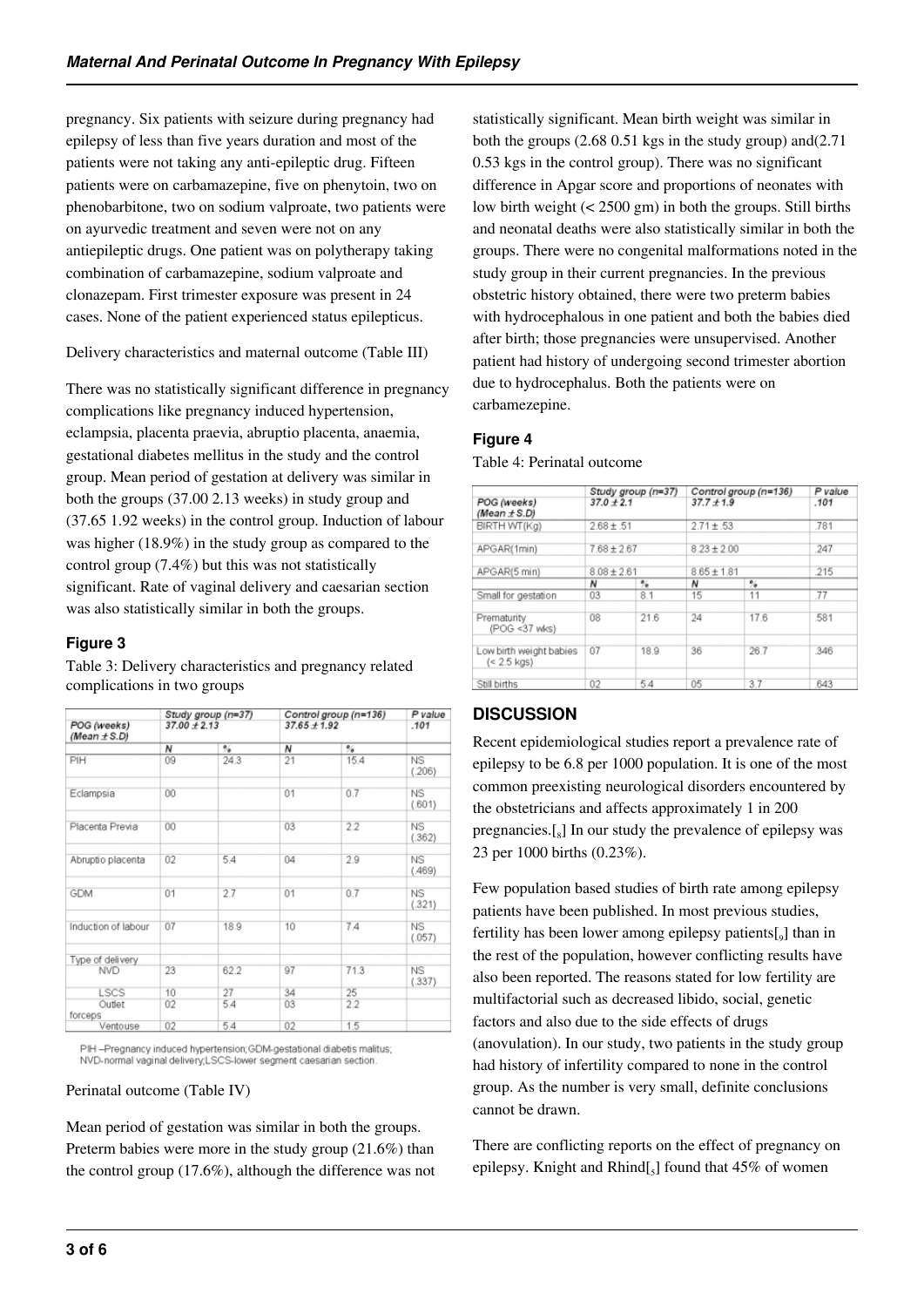with epilepsy had an increased frequency of seizures, 5% experienced a decrease and 50% had no change. A review of the literature revealed increase in seizure frequency from 23% to 75% amongst pregnant women who had epilepsy. $[10]$ Although a recent study $[\,_7]$  have shown no increase in seizure frequency during pregnancy and perpeurium. The various reasons for an increase in seizure rate during pregnancy are due to changes in antiepileptic drug pharmacokinetics, sleep deprivation and decreased patient's compliance, which may be secondary to nausea and vomiting. We couldn't study the change in seizure frequency, as these details were not available, although 41% of patients had seizures during pregnancy in the study group. Trauma during seizures may result in placental abruption, preterm labour or premature rupture of membranes but none of our patient had these complications as a result of seizure.

Although there are variations within the published literature, many large-scale studies have shown that there appears to be 6.8% chance of birth defects in the infant born to woman taking antiepileptic drugs (AED). This represents a risk which is 2-3 times than that of the general population. $[I_{11}]$ The risk is more with polytherapy as compared to montherapy. $\begin{bmatrix} 1_{12, 13} \end{bmatrix}$  But there are few studies which do not show any increase in the rate of major congenital malformations (MCM's)[<sup>4</sup> ] although they had majority of the patients on monotherapy. Evidence does not show that epilepsy per se is associated with a major increase in the risk of MCM. MCM's associated with AED's are congenital heart disease, neural tube defects, orofacial defects and urogenital defects. In a recent study the rate of MCM's was 2.4% in women with epilepsy not taking AED's, 3.4% on monotherapy, 6.5% on polytherapy. In the same study monotherapy associated major malformations rate was 2.3% for carbamezipine, 2.1% for lamotrigine and 5.9% for sodium valproate. $\begin{bmatrix} 1_{12} \end{bmatrix}$  Valproic acid is the only AED for which a dose dependency has been confirmed in several studies, the increase in risk of MCM's compared with other AED's is especially evident at doses above 800-1000 mg/day. $\begin{bmatrix} 1_{12} \end{bmatrix}$  In our study 24 patients (70%) were on monotherapy, 2 patients were on Ayurvedic medicine, one patient on polytherapy and 7 patients were not on any AED's. In the present study only two patients receiving carbamezapine had history of MCM's in three pregnancies (neural tube defects), however the current pregnancies supervised by us did not have any major MCM in the entire group. Data about the newer drugs and their effect is scanty as we have limited clinical reports and MCM's associated with lamotrigine, gabapentin and oxcarbazepine are not

greater than the older  $AED's.\begin{bmatrix} 1_{3} \end{bmatrix}$  A recent review of literature of use of oxicarbazepine during pregnancy showed that there is no increase rate of malformations in newborns of women exposed to oxicarbazepine as compared to newborns in the general population. $\begin{bmatrix} 1 & 0 \\ 1 & 1 \end{bmatrix}$  I.Q among children of mothers with seizure disorder is low compared with controls. Infant born to mother with a seizure disorder of unknown cause are four times likely to develop idiopathic epilepsy. Epilepsy in father does not increase risk of developing a seizure disorder in children. $\begin{bmatrix} 1 \\ 1 \end{bmatrix}$  Folic acid has been shown to decrease the incidence of neural tube defects in women on AED's. All women on AED's should be prescribed folic acid in the dose of 5 mg/day which should be started preconceptionally and continued throughout pregnancy. $\begin{bmatrix} 1 \\ 2 \end{bmatrix}$ 

Studies evaluating the effect of epilepsy on pregnancy are few. Some has shown an increase in pregnancy complications including hypertension, pre ecalmpsia, antepartum hemorrhage and cesarean delivery. There is also documentation of increased adverse neonatal outcome such as still births, neonatal deaths, premature deliveries, intrauterine growth retardation and lower neonatal APGAR scores. $[2, 15]$  But some studies show no significant increase in obstetric and neonatal complication in women with epilepsy.[<sup>4</sup> , 16] In our study also there was no significant difference in the pregnancy complications (PIH, antepartum hemorrhage, anemia) between the two groups. Rate of cesarean section was also similar in the two groups. There was no difference in the neonatal outcome measure in the two groups (still births, small for gestational age, low birth weight babies, AGARS score)

Neonatal hemorrhage due to decreased Vitamin K dependant clotting factors has occurred in infants born to mothers on AED's. It is recommended that such infants should be given Injection Vitamin K intramuscularly at birth. $\begin{bmatrix} 1 \\ 1 \end{bmatrix}$  Use of prophylactic oral Vitamin K during the last month of pregnancy has also been recommended by some authors although its utility has not been proven definitively. $[I_{17,18}]$  In out study none of the newborn had haemorrhagic disease in the study group as in our hospital all newborns receive Vitamin K Injection at birth although in pregnancy Vitamin K was not given to any patient.

# **CONCLUSION**

Our study showed that women with epilepsy can have uneventful pregnancies and can be assured of a good fetomaternal outcome in spite of approximately 41% having seizures during pregnancy. The effect of pregnancy on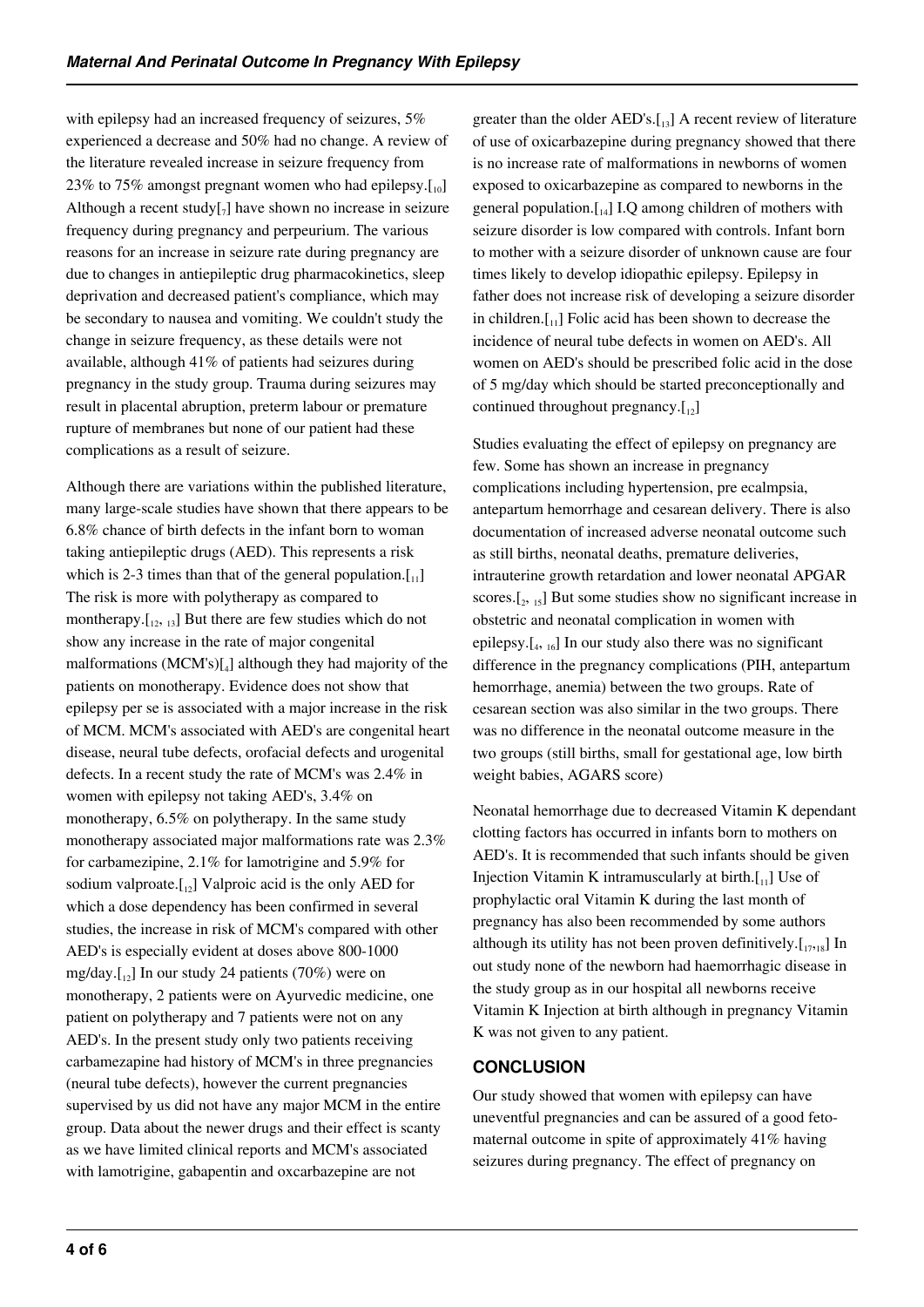epilepsy could not be studied in detail because of unavailability of detailed data as this study being retrospective. As Indian literature is scanty about this medical disorder of pregnancy good large scale prospective studies are needed. Ideally women who have epilepsy during reproductive years must have effective preconceptional counseling. They should have planned pregnancies and should be told about the lowered efficacy of hormonal contraception. Patient should be controlled preferably with monotherapy and with the lowest possible dose. Folic acid should be given preconceptionally in the dose of 5 mg / day. She should be told the importance of continuation of antiepileptic drug and the drug levels should be measured in each trimester. Prenatal screening can detect major malformations. Vitamin K to be given 10 mg/day orally during the last month of pregnancy followed by Injection. Vitamin K 1 mg intramuscular to the baby. The various antepartum, intrapartum and neonatal complications can be significantly decreased by an inter-disciplinary cooperation between a neurologist, pediatrician and obstetrician.

# **CORRESPONDENCE TO**

Dr P.K.SAHA House No. 1223 Sector 32B, Chandigarh – 160 032.INDIA Tel. No.: (0172) 2645262 e.mail: pklekha@rediffmail.com

# **References**

1. Practice parameter; management issue for women with epilepsy (Summary statement) - Report of the quality standards subcommittee of American Academy of Neurology. Neurology 1998; 51: 944-8. 2. Yerby M, Kogpsell T and Daling J. Pregnancy complications and outcomes in a cohort of women with epilepsy. Epilepsia 1985; 26: 631-5.

3. Richmond JR, Krishnamoorthy P, Andermann E,

Benjamin A. Epilepsy and pregnancy. An Obstetric perspective. Am J Obs and Gynae 2004; 190: 371-9. 4. Sawhney H, Vashishta K, Suri V, Khunnu B, Goel P, Sawhney IM. Pregnancy with epilepsy - a retrospective analysis. Int J Gynaecol of Gynaecol Obstet 1996; 54: 17-22. 5. Knight AH, Rhind EG. Epilepsy and pregnancy: a study of 153 pregnancies in 59 patients. Epilepsia 1975; 16: 99-110.

6. Tanganelli P and Regesta G. Epilepsy, pregnancy and major birth anomalies; an Italian prospective, controlled study. Neurology 1992; 42 (4 suppl 5): 89-93.

7. Costa AL, Lopes-Cendes I, Guerreiro CA. Seizure frequency during pregnancy and the puerperium. Inter J Gynaecol Obstet 2005 Feb; 88: 148-9.

8. Yerby MS. Problems and management of the pregnant women with epilepsy. Epilepsia 1987; 28 Suppl 3: S29-36 Review.

9. Artama M, IsoJarvi JI, Raitanen J, Auvinen A. Birth rate among patients with epilepsy: a nation wide population based cohort study in Finland. Am J Epidemiol 2004; 159: 1057-63.

10. Yerby MS. Pregnancy and epilepsy. Epilepsia 1991; 32 (Supple 6): S51-9 Review.

11. ACOG educational bulletin - Seizure disorders in pregnancy. No. 231, December 1996, Committee on Educational bulletin of American College of Obstetricians & Gynaecologists. Int J Gynaecol Obstet 1997; 56: 279-286. 12. O Brien MD, Gilmour-White SK. Management of epilepsy in women. Postgrad Med J 2005; 81: 278-85. 13. Perucca E. Birth defects after prenatal exposure to antiepileptic drugs. Lancet Neurol 2005; 4: 781-6. 14. Montousis G - Safety of the newer epileptic drug oxicarbazepine during pregnancy. Curr Med Res Opin 2005; 21: 693-701.

15. Nelson KB, Ellenberg JH. Maternal seizure disorder, outcome of pregnancy and neurologic abnormalities in the children. Neurology 1982; 32: 1247-54.

16. Hiilesmaa VK, Bardy A, Teramo K. Obstetric outcome in women with epilepsy. Am J Obstet Gynecol 1985; 152: 499-504.

17. Bleyer WA, Spinner AL. Fatal neonatal hemorrhage after maternal anticonvulsant therapy. JAMA 1976; 235: 626-627.

18. Choulika S, Grabowski E, Holmes LB. Is Antenatal Vitamin K prophylaxis needed for pregnant women taking anticonvulsants? Am J Obstet Gynaecol (2004); 190: 882-3.